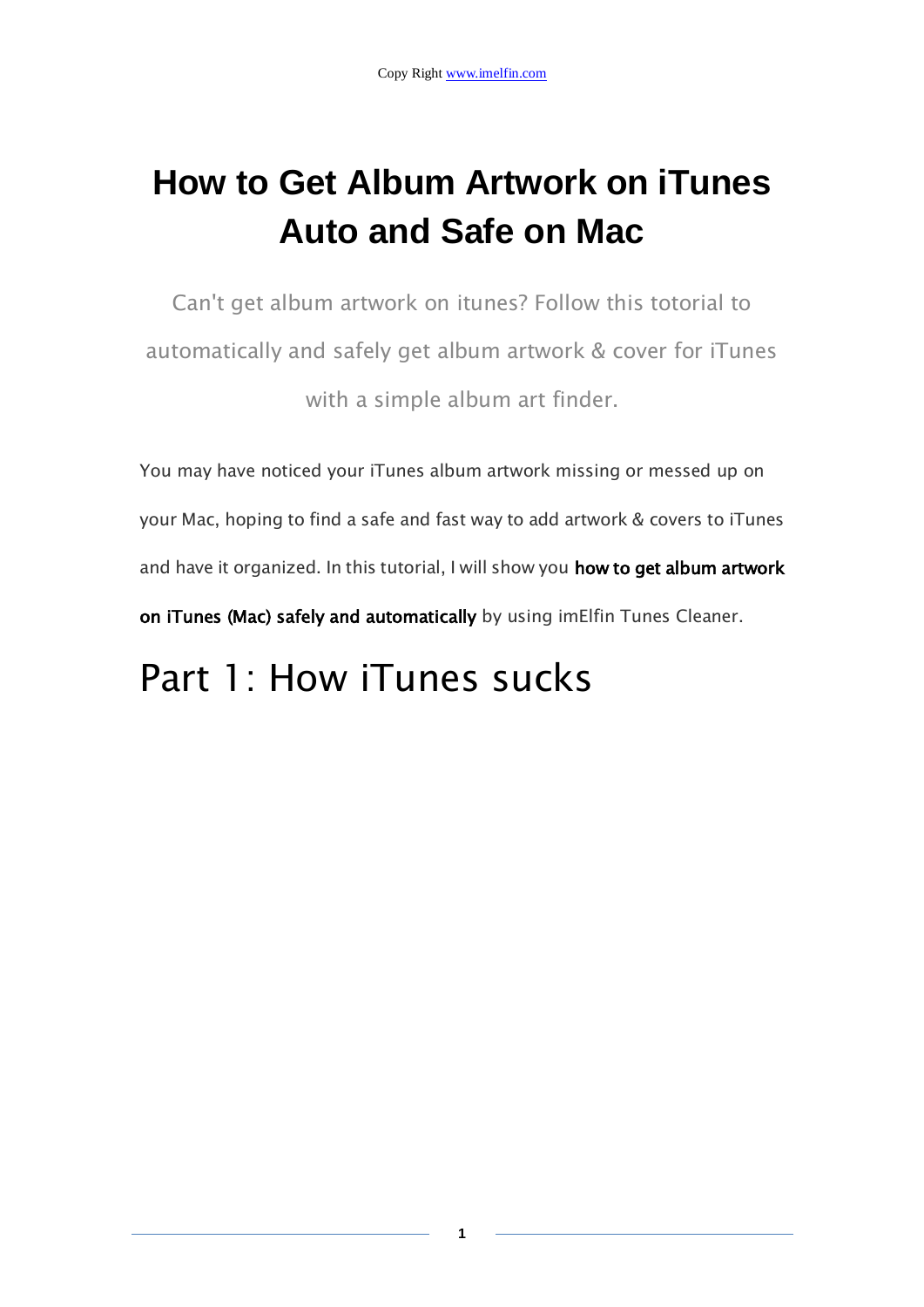| $\bigcap$ |                                                                        |
|-----------|------------------------------------------------------------------------|
|           | Artwork for "Serge Novototchine - Piano Melody" could<br>not be found. |
|           | Do not show this message again                                         |
|           | 2 total notifications                                                  |
| G         | Could not get artwork for some albums.                                 |
| Q         | Artwork for "Backstreet Boys - Millennium" could not be found.         |
| Ø         | Artwork for "Serge Novototchine - Piano Melody" could not b            |
| Save      | <b>OK</b>                                                              |
|           |                                                                        |

Although iTunes provides a built-in album art finder to get album artwork on iTunes (11) free by using the "Get Album Artwork" option under the "File" menu and "Library" sub-menu ( For older iTunes, the "Get Album Artwork" is under "Advanced" menu.), it is honestly less efficient or convenient when you really do so. It always prompts that artwork could not be found as a result of incomplete info of the albums or ripped CDs. For illegal music downloaded from free music download sites or shared by others, people also wonder how to safely get album artwork for iTunes without an account so as to avoid copyright related troubles. Even though iTunes says it will not record user info.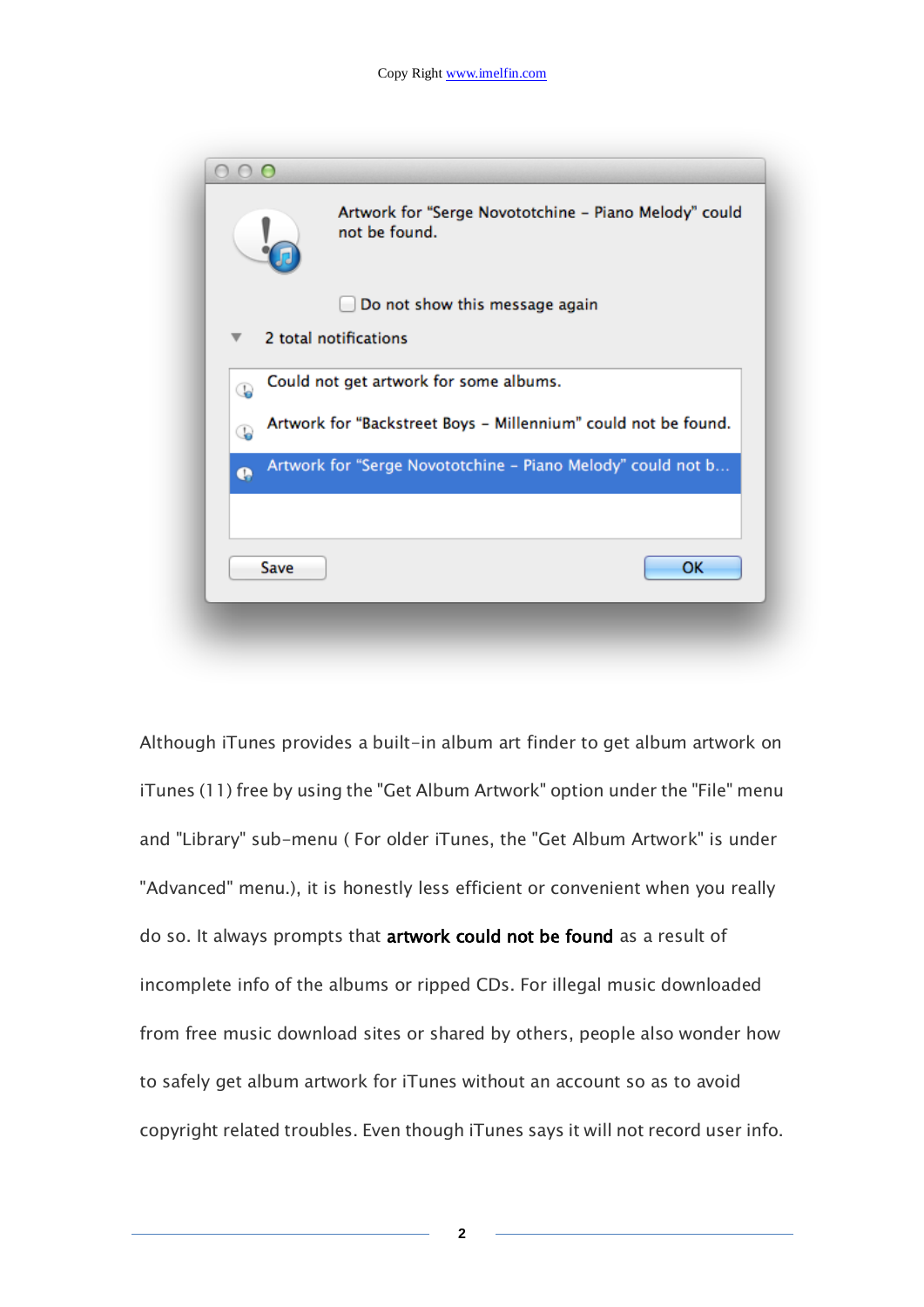# Part 2: The best way to get album artwork for iTunes: imElfin Tunes Cleaner

While iTunes is unable to help users get album artwork in many cases,

imElfin [Tunes Cleaner](http://www.imelfin.com/mac-tunes-cleaner.html) comes as a smart iTunes album grabber assistant to get all iTunes album/song/CD artwork and covers automatically. You don't need to worry about where to get album art or how to import them from Google to iTunes all by yourself. Besides, there is no need to worry about the safety when you wanna get album artwork for illegal music, as imElfin Tunes album fix feature is totally iTunes independent. In addition to getting album artwork for iTunes, imElfin Tunes CLeaner can be also used to delete duplicatesand clean [up iTunes & external music folders on Mac.](http://www.imelfin.com/how-to-clean-up-itunes-library-on-mac.html)

Click to download imElfin Tunes Cleaner for Mac below.



## Part 3: 3 Steps to get iTunes album artwork on your Mac automatically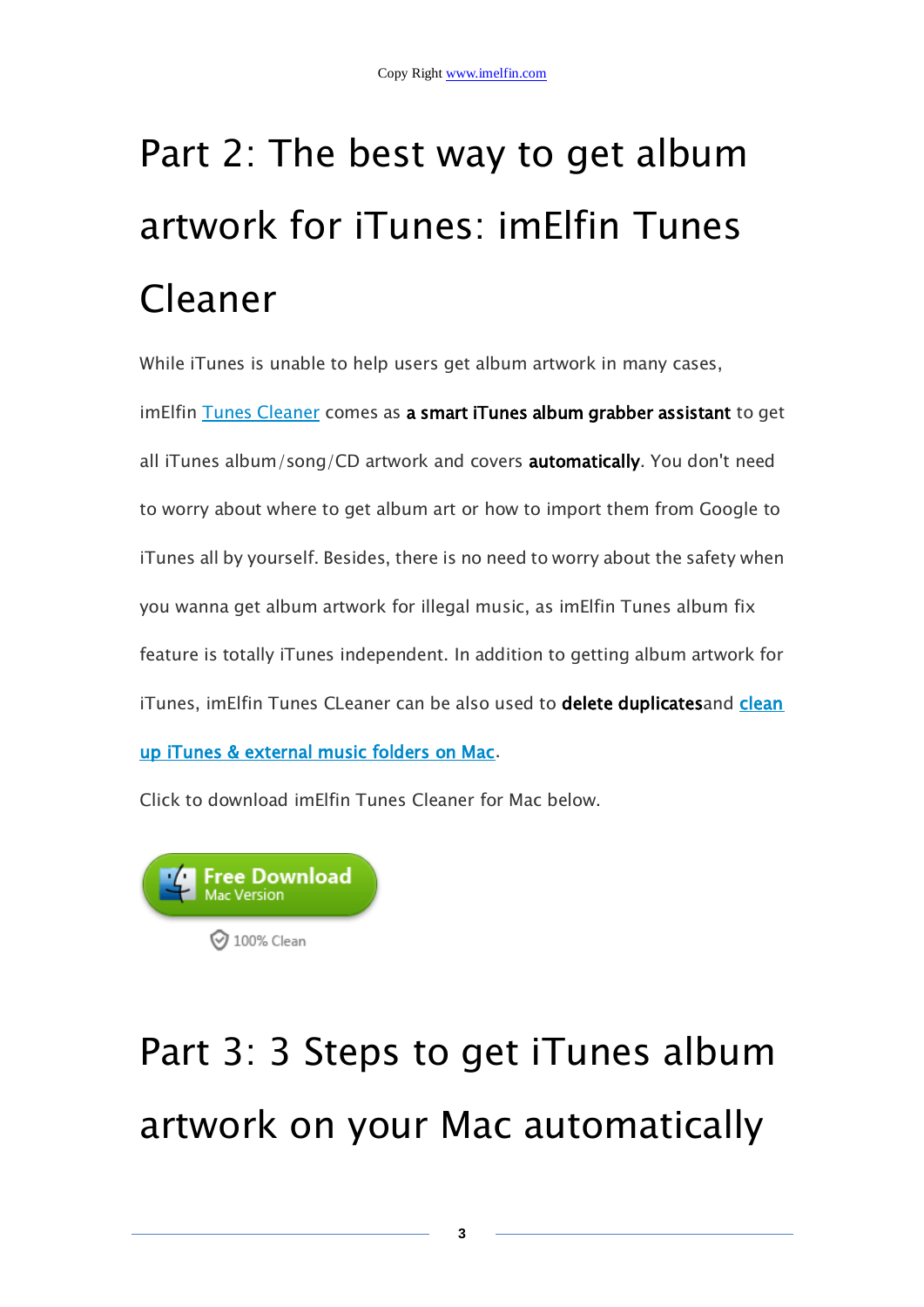#### Step 1: Launch imElfin Tunes Cleaner on your Mac and choose "Start to Clean iTunes".



You will find the missing album artwork in your iTunes library detected and

displayed with a health score given.

#### Step 2: Click "Fix All" button.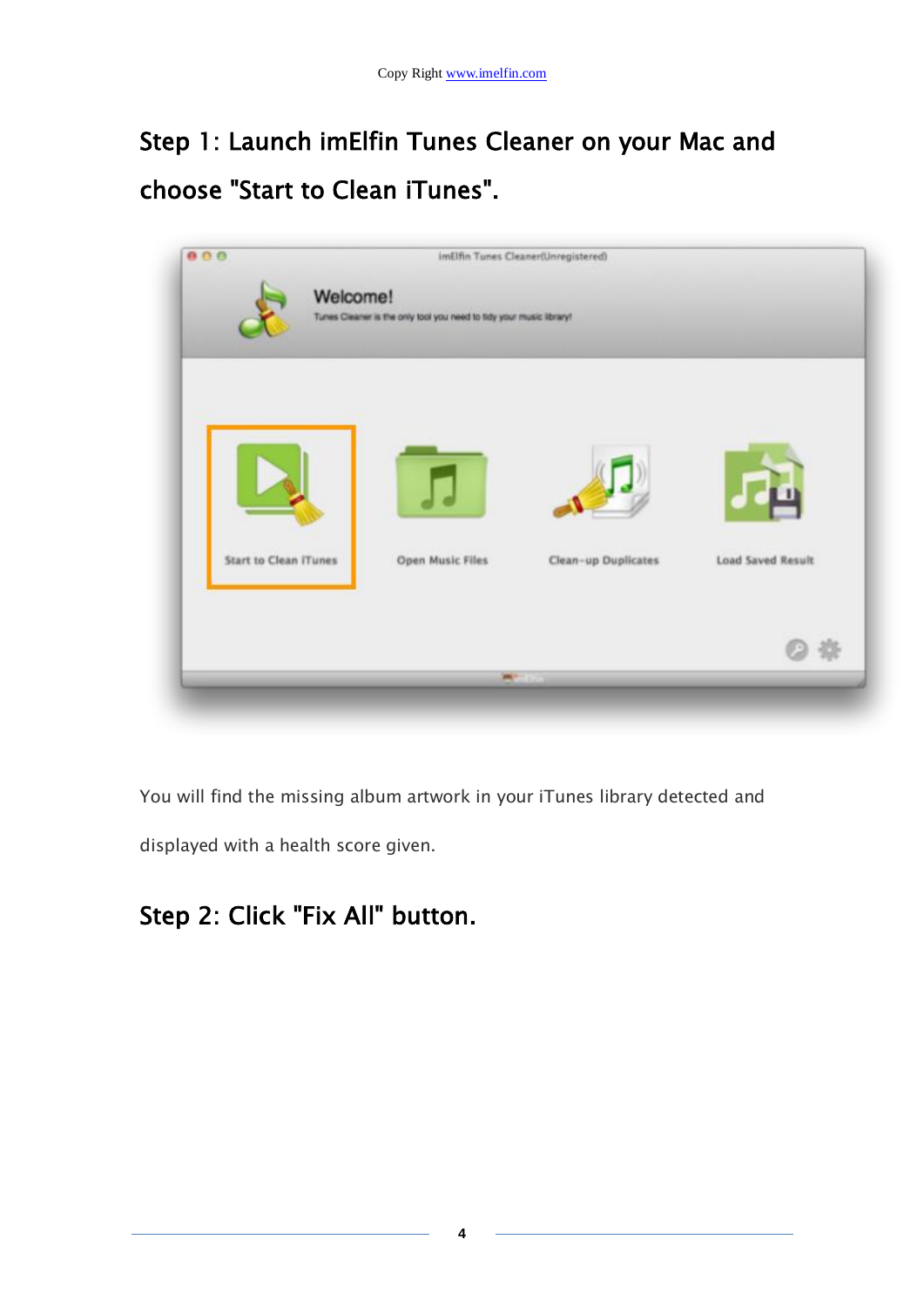| 000                                          |                                                                                                                                          | imElfin Tunes Cleaner(Unregistered) |                  |                 |
|----------------------------------------------|------------------------------------------------------------------------------------------------------------------------------------------|-------------------------------------|------------------|-----------------|
| Music List Score: 79                         | Looks OK but you'd better clean up your library soon. Why not let me help you, darlin<br>Scanned 34 song(s), 21 song(s) without artwork. |                                     | Home             | Fix All         |
| P Songs Without Album Artwork<br>21          | ø                                                                                                                                        | z                                   | и                | M               |
| $\circ$<br><sup>2</sup> Songs Without Artist |                                                                                                                                          |                                     |                  |                 |
| $\bullet$<br>[n] Songs Without Album         |                                                                                                                                          |                                     |                  |                 |
|                                              | Baby (feat Ludacris)                                                                                                                     | Belle [Album Ver                    | Bom To Try       | Can You Feel Th |
|                                              | z                                                                                                                                        | z                                   | z                | z               |
|                                              | Candle In The W                                                                                                                          | Couleur Menthe                      | Il Me Dit Que Je | Imagine [Album  |
|                                              | z                                                                                                                                        | z                                   | z                | z               |
|                                              | J'En Rêve Encor                                                                                                                          | Je Te Promets [A                    | La-Bas [Album V  | Né Queique Part |
|                                              |                                                                                                                                          | <b>Philadelphia</b>                 |                  |                 |

Wait for minutes until all the artworks downloaded to your Mac. The whole process may take a while, which depends on how many albums need to be fixed.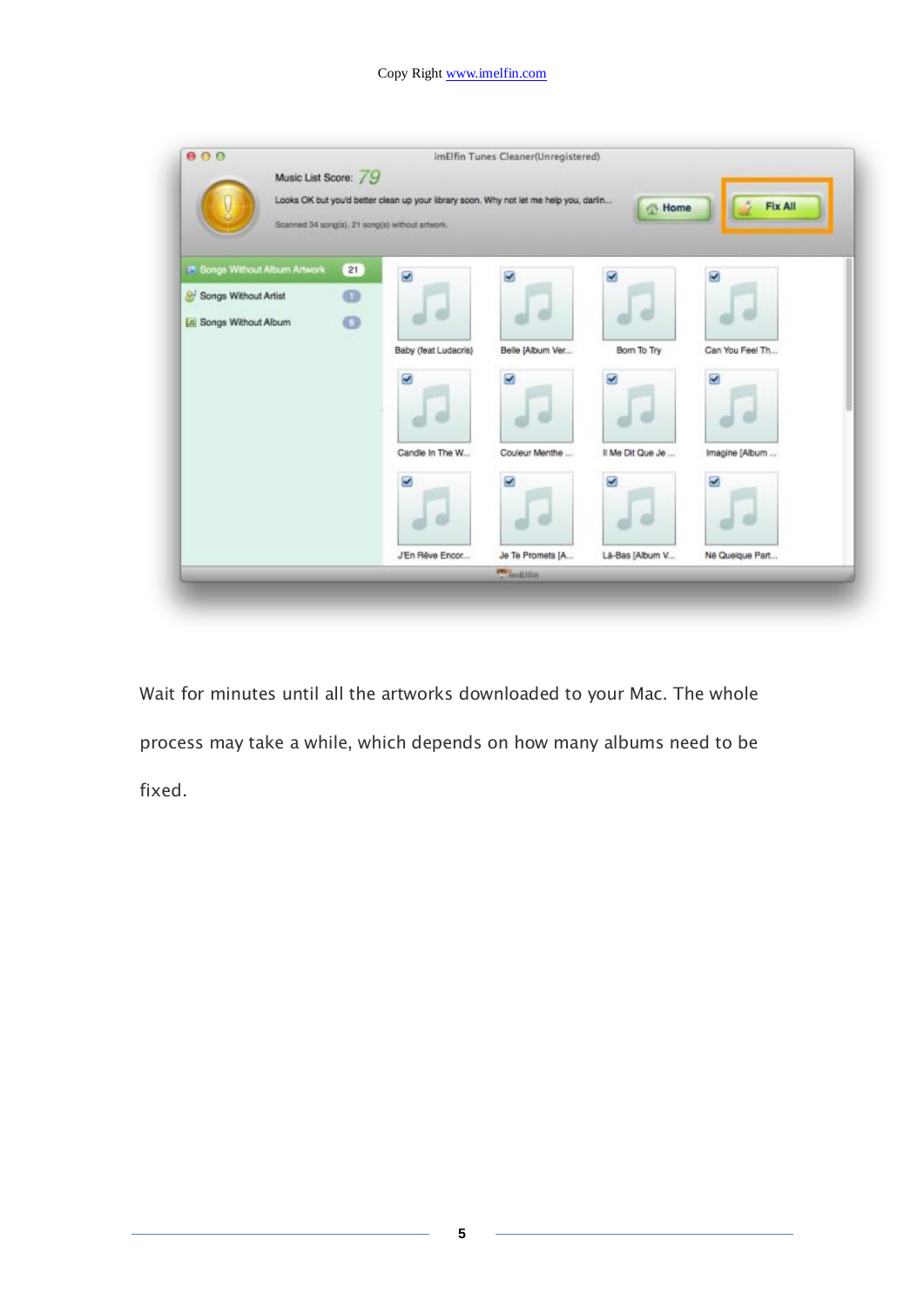| 000                                   |    |                                                                            | ImElfin Tunes Cleaner(Unregistered)<br>ite doving |               |                   |                                        |
|---------------------------------------|----|----------------------------------------------------------------------------|---------------------------------------------------|---------------|-------------------|----------------------------------------|
| Music List Score: 88                  |    | Congrats! Your library looks great now. You can apply all the results now. |                                                   |               |                   |                                        |
|                                       |    | Fixed 12 songtid without artwork. Still D songtid not fixed. Rista.        |                                                   |               |                   | Apply<br><sup>N</sup> Home             |
| C Unrecognized Songs                  | 69 |                                                                            |                                                   | ø             | ø                 |                                        |
| <b>In Songs Without Album Artwork</b> | G. | n.                                                                         | ano                                               | ana           | ano               |                                        |
|                                       |    | Couleur Marthe                                                             | Imagine                                           | Jo Te Promets | Là-Bas            | Né Quelque Part                        |
|                                       |    | v                                                                          |                                                   |               | v                 |                                        |
|                                       |    | ana                                                                        | ana.                                              | ana           | ana               | nno.                                   |
|                                       |    | Parle-Mol                                                                  | Pas-Toi                                           | Piensa En Mi  | Si J'Etais Un Hom | Sympathiq: Sympathique (Album Version) |
|                                       |    | M<br>ana                                                                   | rtanat                                            |               |                   |                                        |
|                                       |    |                                                                            |                                                   |               |                   |                                        |
|                                       |    | Syracuse                                                                   | Tu Ne MAs Pas                                     |               |                   |                                        |
|                                       |    |                                                                            | <b>Chinkinn</b>                                   |               |                   |                                        |

#### Step 3: Click "Apply" button.

Click "Apply", the missing album data will be added to your iTunes automatically (for registered version only).

At times, songs that lack the necessary info will fail to get album covers or artworks. You can then google album artwork pics (free), download to your Mac, and edit the album artwork manually with imElfin Tunes Cleaner. As long as the album covers are ready, go to the category, click to choose a song, click the edit icon and drag the album cover, then click "Save".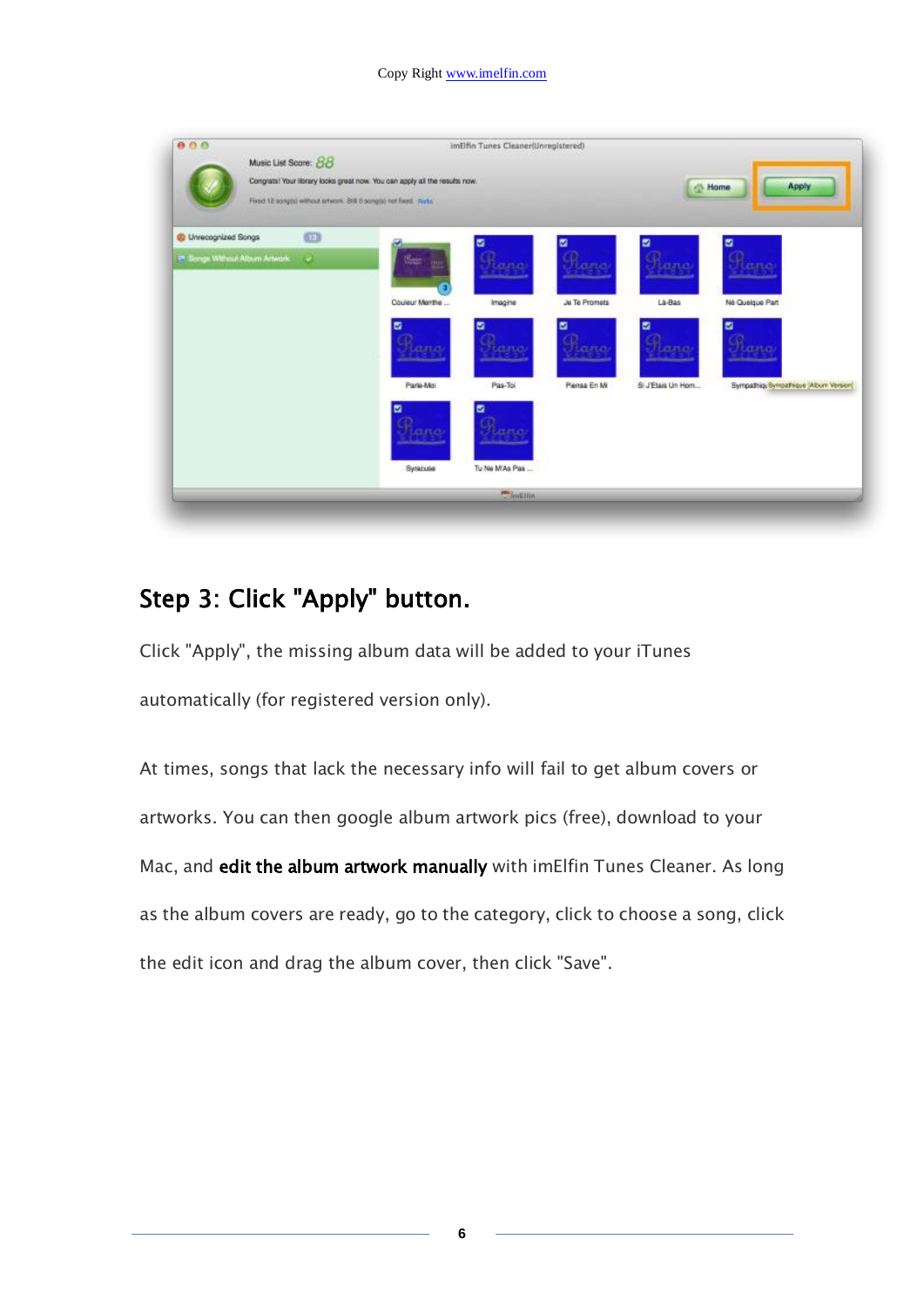| 000                                  |                                                                                                                                          | imElfin Tunes Cleaner(Unregistered) |                                     |                        |                  |        |
|--------------------------------------|------------------------------------------------------------------------------------------------------------------------------------------|-------------------------------------|-------------------------------------|------------------------|------------------|--------|
| Music List Score: 88                 | Congrate! Your library looks great now. You can apply all the results now.<br>Fixed 12 problem(s). Still 13 song(s) unrecognized. Refix: |                                     |                                     |                        | <b>Nome</b>      | Apply  |
| <sup>2</sup> Unnecegnized Songs      | -J<br>13                                                                                                                                 | Song title                          | Time.                               | Artist                 | Abum             | $\sim$ |
| <b>E Songs Without Album Artwork</b> | ø<br>e                                                                                                                                   | Show Me The Meaning                 | 00:03.57                            | <b>Backstreet Boys</b> | <b>Milennium</b> | ۰      |
|                                      | ø                                                                                                                                        | Can You Feel The Lov                | 00:03:56                            | Serge Novototchine     | Piano Melody     |        |
|                                      | z                                                                                                                                        | Il Me Dit Que Je Suis               | 00:04:55                            | Serge Novototchine     | Piano Melody     | Edit   |
|                                      | M                                                                                                                                        | Candle In The Wind [Al 00:03:32     |                                     | Serge Novototchine     | Piano Melody     |        |
|                                      |                                                                                                                                          | Belle [Album Version]               | 00:03:27                            | Serge Novototchine     | Piano Melody     |        |
| Drag art cover manually              |                                                                                                                                          | Seul [Album Version]                | 00:03:16                            | Serge Novototchine     | Piano Melody     |        |
|                                      |                                                                                                                                          | Name:                               |                                     |                        | Year:            |        |
|                                      |                                                                                                                                          |                                     | Show Me The Meaning Of Being Lonely |                        | 2011             |        |
|                                      |                                                                                                                                          | Artist:                             |                                     |                        | Genre:           |        |
|                                      |                                                                                                                                          |                                     | <b>Backstreet Boys</b>              |                        | Pap              |        |
| show me the meanin jpeg .            |                                                                                                                                          | Album:                              |                                     |                        |                  |        |
|                                      |                                                                                                                                          | Millennium                          |                                     |                        |                  | Close  |
|                                      |                                                                                                                                          |                                     | <b>COLLEGE</b>                      |                        |                  |        |

## Part 4: How to get album artwork on iTunes from a cd.

When inserting a CD to Mac hard drive, you will be asked whether to import the CD music to iTunes. After you choose "Yes", the CD songs will be imported to iTunes at once, but there are no CD covers coming along. Similar to songs, imElfin Tunes Cleaner also allows users to get artwork on iTunes from a cd. Just head to "Start to Clean iTunes" menu and follow steps in part 3.

You must have noticed the repeated CD album artwork in part 3, which is actually very close to the original I have got.